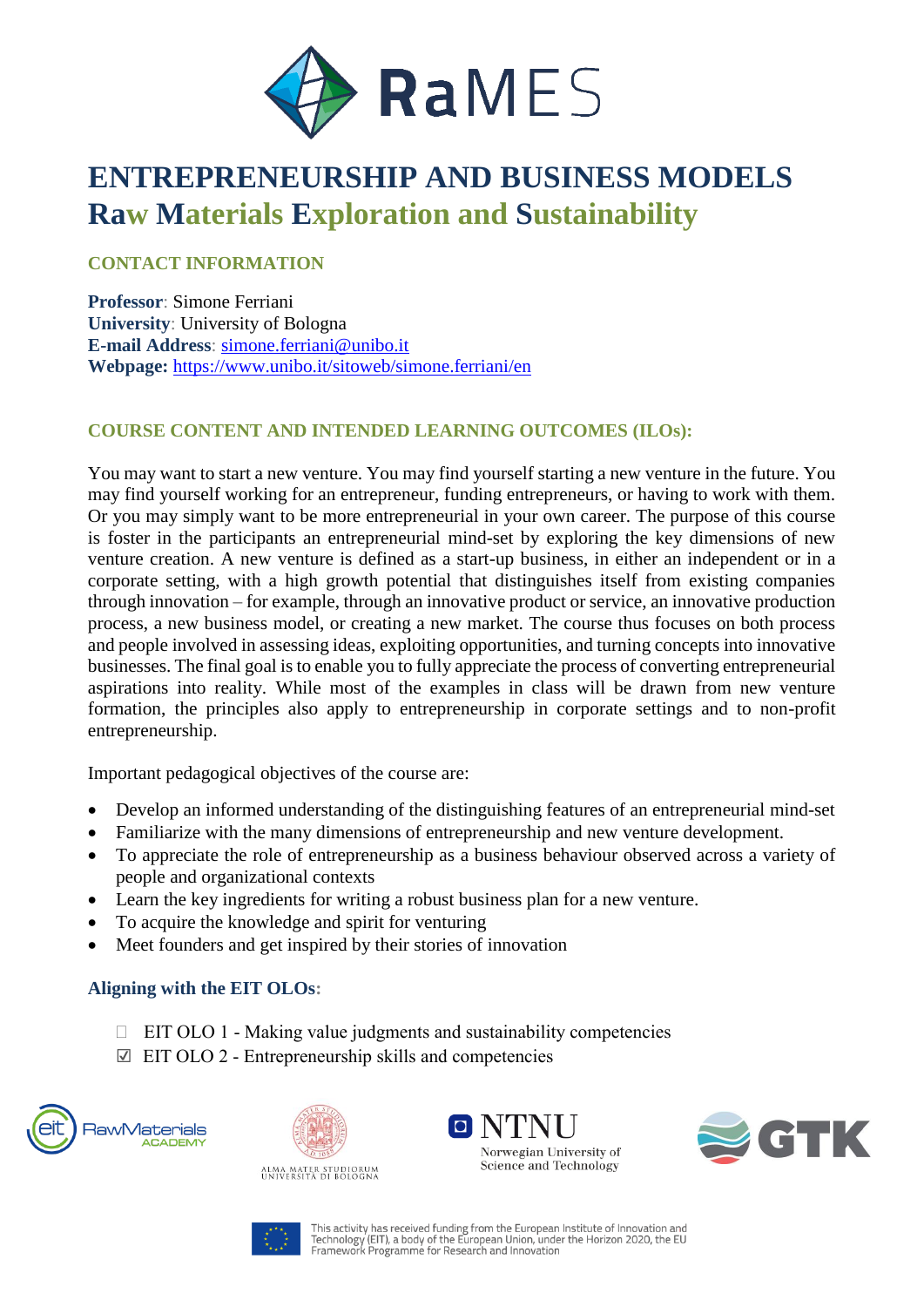

 $2$  = highly relevant to the course content: this course fosters the entrepreneurial mind-set of the students by focusing on the competencies necessary to assess business ideas, exploit opportunities and turn them into innovative businesses.

 $\boxtimes$  EIT OLO 3 - Creativity skills and competencies

 $1$  = marginally relevant to the course content: creativity is an important factor in new venture creation. The course illustrates to the student the process needed to convert business aspirations into reality.

 $\boxtimes$  EIT OLO 4 - Innovation skills and competencies

1 = marginally relevant to the course content: a successful business distinguishes itself from the competitors in the market by being innovative. The course discusses how the concept of innovation can be applied to products and services, processes, business models and markets.

- $\Box$  EIT OLO 5 Research skills and competencies
- $\Box$  EIT OLO 6 Intellectual transforming skills and competencies
- $\boxtimes$  EIT OLO 7 Leadership skills and competencies

 $2 =$  highly relevant to the course content: entrepreneurship is not only about processes, but also people. The guest lectures from entrepreneurs and practitioners are inspirational and provide insight in this sense, whereas the teamwork is instrumental in getting the students to cooperate and be effective in the pitching process.

## **ASSESSMENT METHODS AND GRADING SYSTEM**

The course attempts to reach its learning objectives by offering you a balanced menu of cases, discussions, guest lectures, and project work including regular feedback sessions. It will encompass the following elements:

- Lectures by instructor;
- Class discussions of cases;
- Guest lectures by experienced entrepreneurs and/or practitioners from the VC domain;
- Video material;
- In class presentations by students

Correspondingly, the assessment method will take into account the following group work components:

- Class preparation and contribution
- Final pitch
- Individual paper
- Optional reaction papers

The individual performance is evaluated through a critical reflection paper and two workshop assignments. The group's performance is based on the development of an original business idea to be





ALMA MATER STUDIORUM<br>Università di Bologna





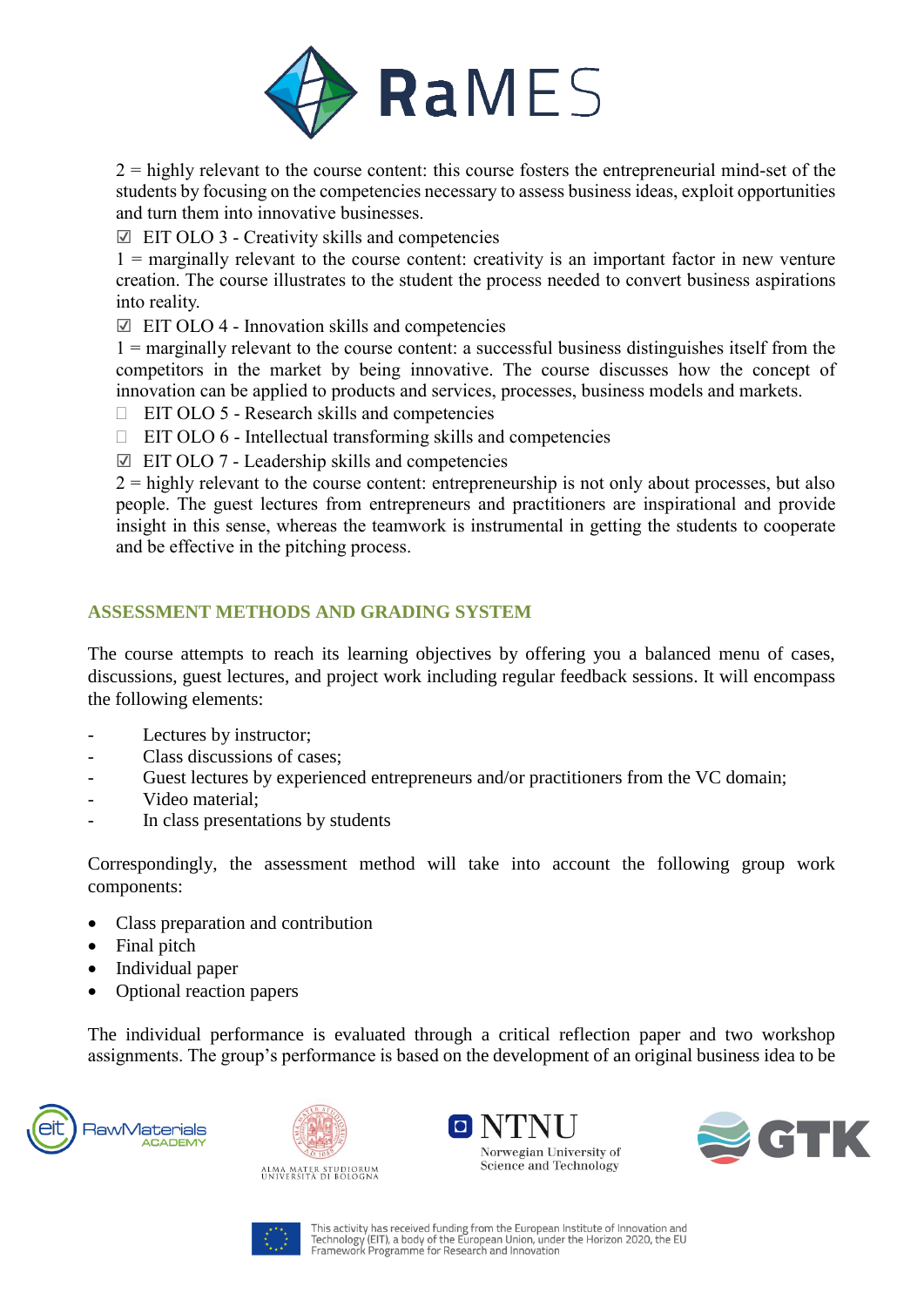

presented and discussed in front of a panel of experts. This will be especially important to evaluate the two main learning outcomes of the course: EIT OLO 2 & EIT OLO 7.

The grades in the Italian university system are expressed out of thirty. The passing grade is 18/30. In case of full grade (30/30) the Professor(s) may also decide to award honours (lode).

*You can find below the breakdown of the final grade:*

| <b>ASSESSMENT METHOD</b> | <b>WEIGHT ON</b><br><b>FINAL GRADE</b> |
|--------------------------|----------------------------------------|
| Class participation      | 30%                                    |
| Final pitch              | 50%                                    |
| Individual paper         | 20%                                    |
| Optional reaction papers | Bonus points                           |

## **COURSE SESSIONS**

## **Suggested pre-course reading materials:**

The instructor will provide the primary materials for the course in due time. All the reading will be freely available from the web. In addition to these readings, there will be case studies supplied by the instructor.

| Session 1 | <b>COURSE OVERVIEW</b>                  |
|-----------|-----------------------------------------|
| Content   | <b>Topics</b>                           |
|           | Introduction to each other<br>$\bullet$ |
|           | Course schedule<br>$\bullet$            |
|           | Course material<br>$\bullet$            |
|           | Course work<br>$\bullet$                |
|           | Topics & Guests<br>$\bullet$            |
|           | Expectations<br>٠                       |

Session 2 **THE ENTREPRENEURIAL MINDSET (I)** 









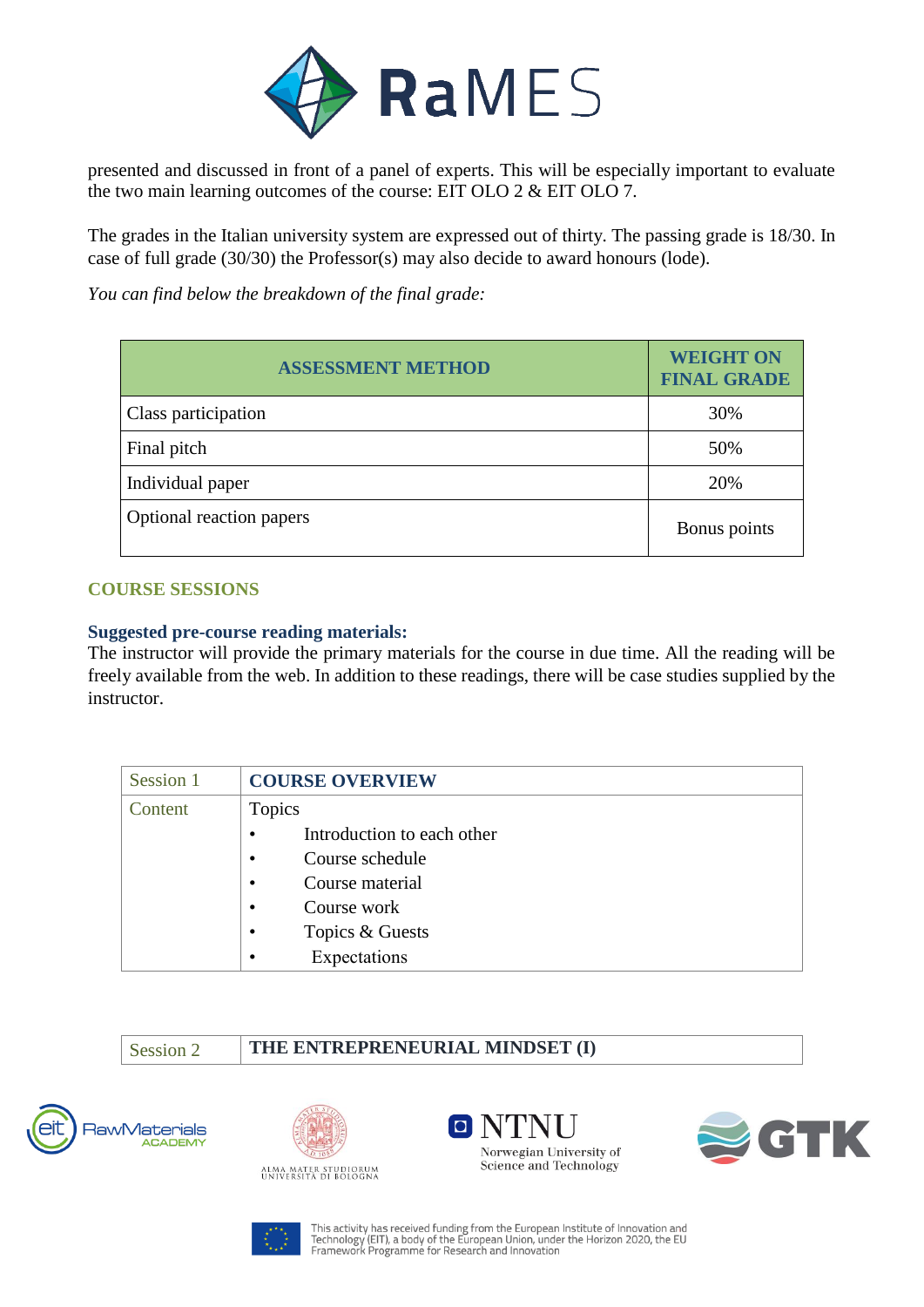

| Content | Topics                        |
|---------|-------------------------------|
|         | • What is an entrepreneur?    |
|         | Entrepreneurship as a process |
|         | Entrepreneurship as a mindset |
|         | Tales from the field $(1)$    |

| Session 3 | <b>THE STARTUP GAME</b>                                       |
|-----------|---------------------------------------------------------------|
| Content   | Topics                                                        |
|           | • In class simulation                                         |
|           | Experience the chaotic world of entrepreneurship<br>$\bullet$ |
|           | Continue discussion on the entrepreneurial mindset            |
|           | Tales from the field (2)                                      |

| Session 4 | THE FOUNDING TEAM                     |
|-----------|---------------------------------------|
| Content   | Topics                                |
|           | • How to make the team                |
|           | Team issues and team dynamics         |
|           | Tales from the field (3)<br>$\bullet$ |

| Session 5 | THE FOUNDER'S DILEMMA                           |
|-----------|-------------------------------------------------|
| Content   | Topics                                          |
|           | The entrepreneurial journey: key turning points |
|           | Money & power issues                            |
|           | Rich vs King                                    |
|           | Tales from the field (4)                        |

| Session 6 | THE LEAN STARTUP (A)                                                                                              |
|-----------|-------------------------------------------------------------------------------------------------------------------|
| Content   | Topics<br>• The Lean startup: key ideas<br>Hypotheses testing<br>Testing methodologies<br>Tale from the field (5) |

| Session 7 | THE LEAN STARTUP (B)                                                                                                             |
|-----------|----------------------------------------------------------------------------------------------------------------------------------|
| Content   | Topics<br>• Conclude discussion on Lean Startup and Rent the Runaway case<br>study<br>Team presentation of idea validation tests |
|           | Tales from the field (6)                                                                                                         |

RawMaterials